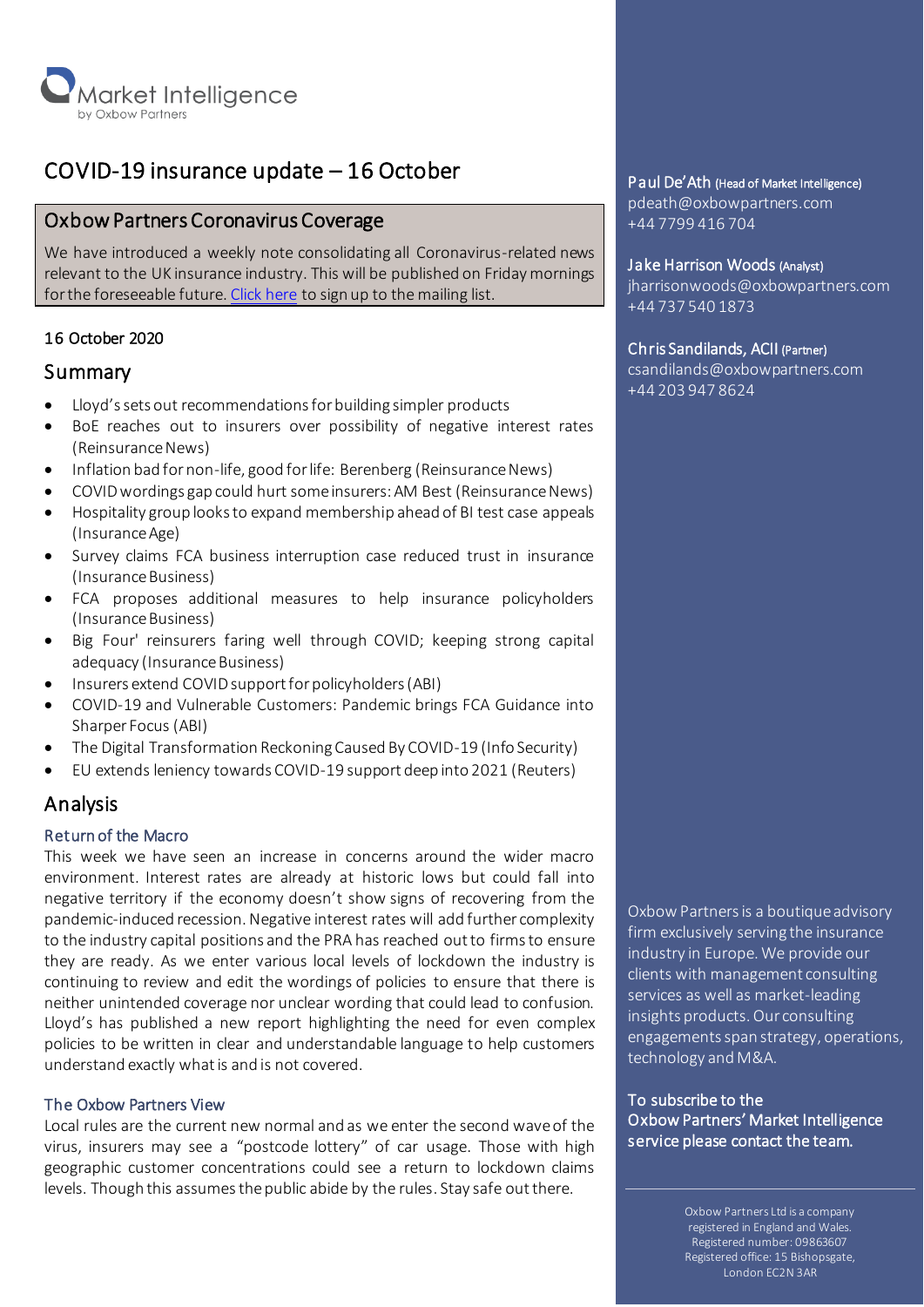

## Lloyd's sets out recommendations for building simpler products

Lloyd's of London has published a new report looking into the ways in which the industry can build insurance products in a clear and simple way for customers. The pandemic has brought into focus the fact that many customers do not fully understand the coverage that they have purchased leading to animosity between the insurer and customers at the point of claim. The report sets out three recommendations that the industry should implement:

- 1. Leverage and build on the application of existing leading practice, including a linguistics review of customer documentation - for both simple and more complex products.
- 2. Invest in continuous product design and delivery innovations, including data-led policies and digital contracts, as well as exploring more radical options like parametric or outcome-based insurance.
- 3. Involve customers directly in product design to build simpler, more relevant products for their changing needs and post-pandemic risk profiles.

### [Read more](https://www.lloyds.com/news-and-risk-insight/press-releases/2020/10/lloyds-sets-out-recommendations-for-building-simpler-insurance-products-in-response-to-covid19)

### BoE reaches out to insurers over possibility of negative interest rates (Reinsurance News)

The Bank of England has reached out to all Prudential Regulation Authority-regulated insurers in an effort to understand firms' operational readiness for the possibility of zero to negative interest rates. This move comes after interest rates were cut to a historic low of just 0.1% in March during the initial COVID-19 lockdown. With slower GDP growth than expected in August and the new tiered lockdown system the UK's economy remains weak. Although no final decision has been made, the Bank of England is certainly considering the prospect of negative interest rates which will have complex consequences for both businesses and individuals alike.

### [Read more](https://www.reinsurancene.ws/boe-reaches-out-to-insurers-over-possibility-of-negative-interest-rates/)

### Inflation bad for non-life, good for life: Berenberg (Reinsurance News)

While examining the impact of inflation rates on the profit margins in life and non-life insurance, analysts from Berenburg Bank have found that deflation is a risk for life insurers and a positive for non-life insurers. Low interest rates are set to continue the transition of life insurers to more capital light products and Berenberg forecasts benign inflation rates in Europe and the US overthe next two to three years. Conversely, high interestrates pose a credible risk for non-life insurers as claims are mainly set in real terms. This means areas such as liability claims and ensuing medical costs -which are paid years after the policy premium is received- are compounded by high inflation.

### [Read more](https://www.reinsurancene.ws/inflation-bad-for-non-life-insurers-good-for-life-berenberg/)

### COVID wordings gap could hurt some insurers: AM Best (Reinsurance News)

AM Best has warned that primary insurers could still be hit by gaps in policy wording around the COVID-19 pandemic, despite efforts to exclude coverage. While reinsurers have been able to tighten their policy wordings more easily, primary insurers have been driven by legislative timetables due to court cases over the COVID-19 business interruption debate. This could leave insurers with larger losses than anticipated which their reinsurance does not cover.

### [Read more](https://www.reinsurancene.ws/covid-wordings-gap-could-hurt-some-insurers-am-best/)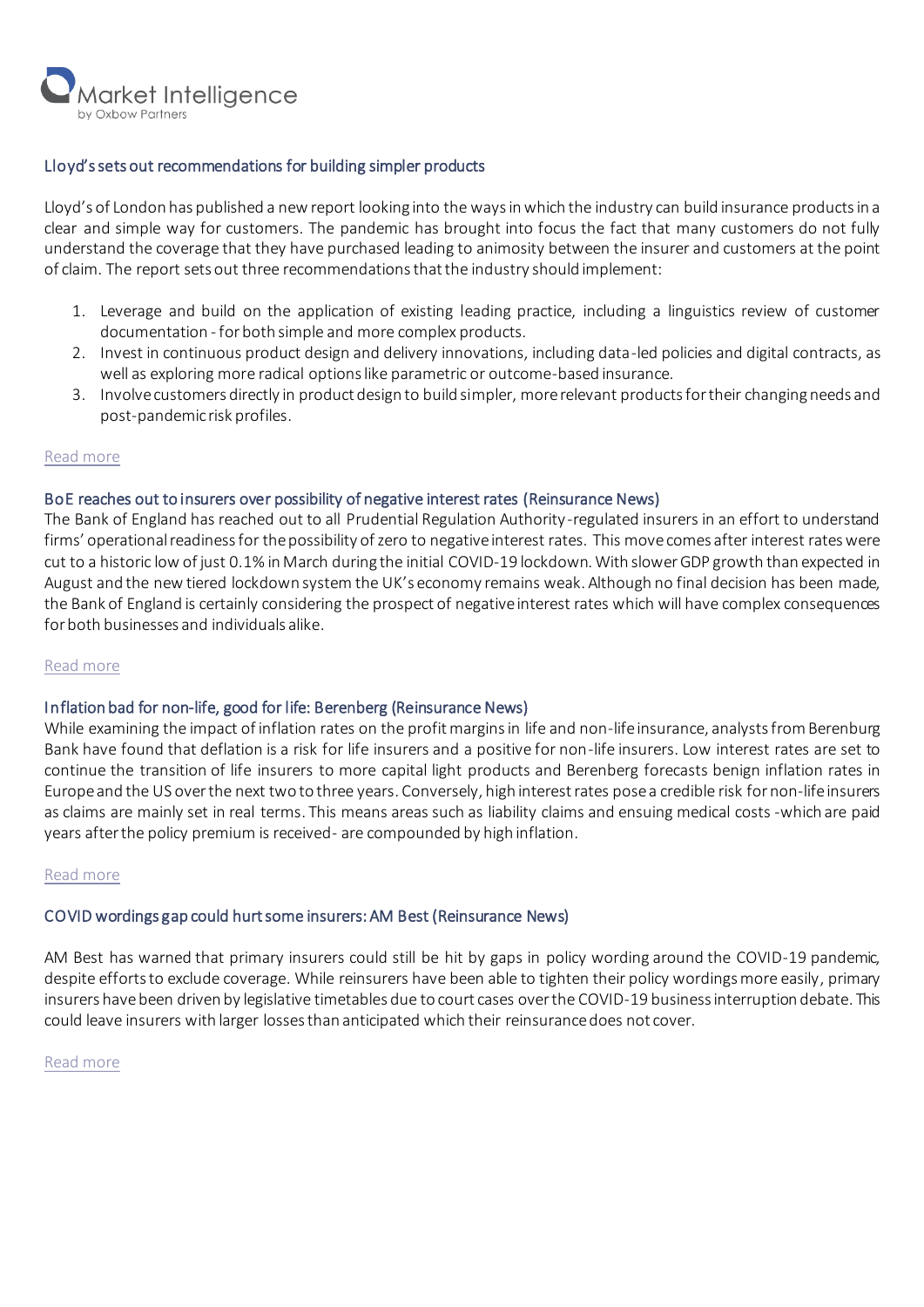# Oxbow Partners

# Hospitality group looks to expand membership ahead of BI test case appeals (Insurance Age)

Following the recent business interruption High Court hearing (2<sup>nd</sup> October) which granted eight insurers and action groups permission to leapfrog appeals to the Supreme Court, the Hospitality Insurance Group Action (HIGA) has issued a fresh call for more members including those outside the hospitality sector. The group stated that it has expanded its membership to include businesses that have either the Marsh Resilience policy wording or the QBE1 25mile disease clause policy wording. According to the High Court judgement handed down on 15<sup>th</sup> September, which broadly favoured policyholders, both these policy wordings should result in pay-outs.

# [Read more](https://www.insuranceage.co.uk/insurer/7528231/hospitality-group-looks-to-expand-membership-ahead-of-bi-test-case-appeals)

# Survey claims FCA business interruption case reduced trust in insurance (Insurance Business)

According to the latest survey by the Chartered Insurance Institute (CII), two-thirds of insurance professionals believe that the FCA's business interruption case has reduced trust in the industry. Of a survey of 142 CII members 29% felt it had definitely reduced trust in the industry while 39% believed it had somewhat reduced public faith that insurers would pay claims when needed. In response the CII is calling for product governance processes, including greater clarity on policy wordings and defining the scope of government intervention in systematic risks such as pandemics.

# [Read more](https://www.insurancebusinessmag.com/uk/news/breaking-news/survey-claims-fca-business-interruption-case-reduced-trust-in-insurance-236295.aspx)

# FCA proposes additional measures to help insurance policyholders (Insurance Business)

The Financial Conduct Authority (FCA) has today proposed a range of additional measures that firms should implement from 31<sup>st</sup> October to help insurance customers who may be facing financial difficulty due to the COVID-19 pandemic. This follows the FCA's temporary measures put in place in May 2020. Thenew measures are set to include:

- The reassessment of a consumer's risk profile to examine whether they could be offered reduced monthly payments.
- The consideration of whether other products might better meet a consumer's needs.
- The provision of help to prevent the cancellation of necessary cover.

The FCA reiterated that firms should make all available options clear to their consumers in all their communications and should encourage consumers to make contact if they are experiencing financial difficulties. The new guidance will be open for comment until 5pm on Tuesday, 20<sup>th</sup> October.

# [Read more](https://www.insurancebusinessmag.com/uk/news/breaking-news/fca-proposes-additional-measures-to-help-insurance-policyholders-236480.aspx?utm_source=GA&utm_medium=20201016&utm_campaign=IBUKW-Breaking-20201016&utm_content=305DC9AB-D435-4D81-AFE2-BB355E232220&tu=305DC9AB-D435-4D81-AFE2-BB355E232220)

# Big Four' reinsurers faring well through COVID; keeping strong capital adequacy (Insurance Business)

Based the half year results of the "Big Four" -Swiss Re, Munich Re, Hanover Re and SCOR- European reinsurers have generally maintained strong capital adequacy through the pandemic with solvency ratios above 200% and well within preestablished target ranges. However, according to director of Insurance at Fitch, all four have suffered to varying degrees in terms of a reduction in return on equity, 2.7%-2.8% on average. This is also compounded by the varying exposures of each reinsurer to COVID-19 claims, especially in areas such as mortality. Swiss Re and SCOR, who have a large US market shares, have been hit most while Munich Re and Hannover Re saw comparatively lower mortality claims in H1. Overall, the "Big Four" have fared well through the first half of the year with no major reserve releases seen and three out of the four expanding their portfolios.

# [Read more](https://www.insurancebusinessmag.com/uk/news/breaking-news/big-four-reinsurers-faring-well-through-covid-keeping-strong-capital-adequacy-235952.aspx)